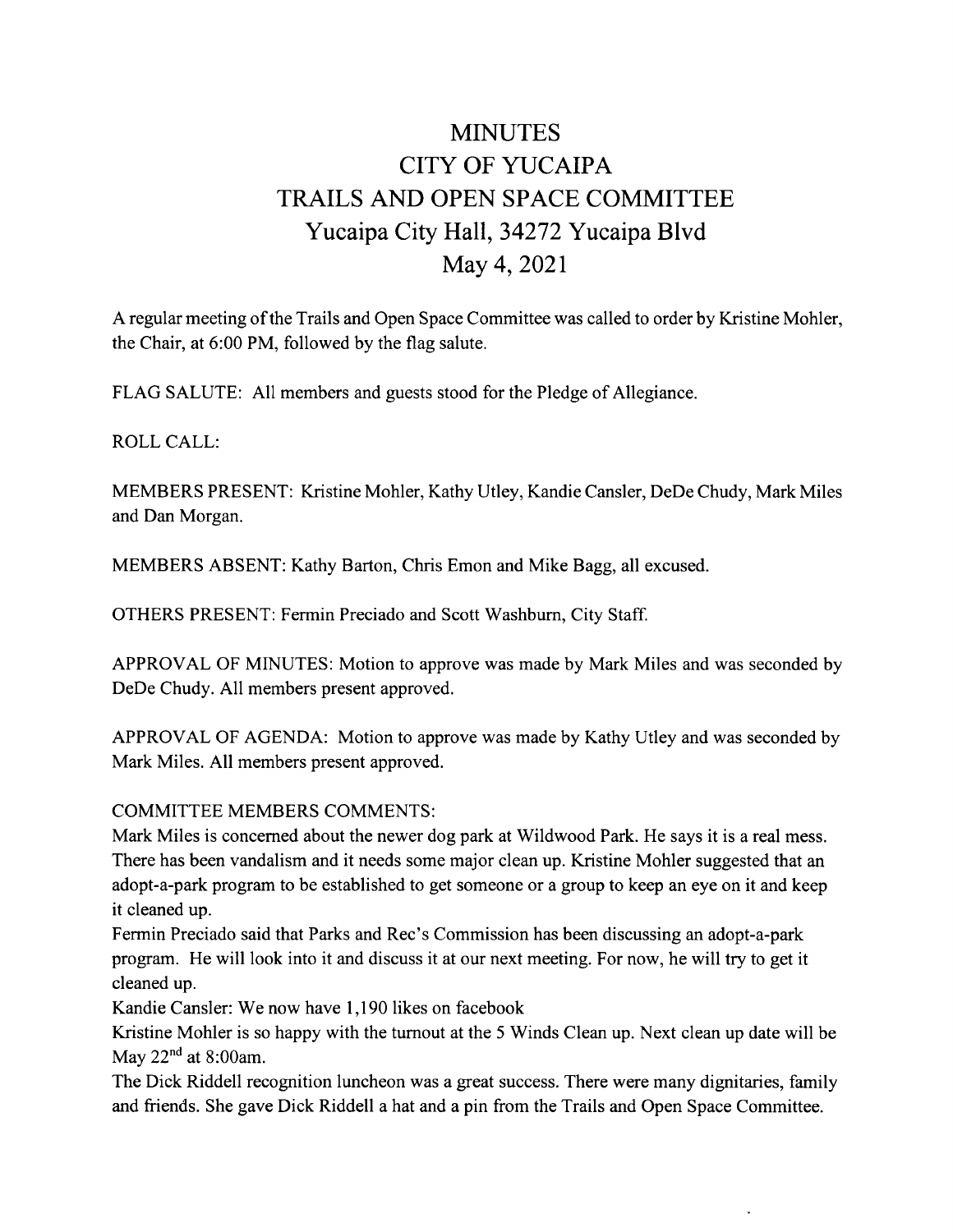#### PUBLIC COMMENT: None.

#### CORRRESPONDENCE: NONE

FLOOD CORRIDOR PROTECTION GRANT: Grant money should be coming out this spring. We will discuss at our next meeting.

TAKE-A-HIKE: The concept for the Take-A-Hike Quiz Smart Phone Program has been agendized.

First take-a-hike will be May 8<sup>th</sup> at 9:00am at Wildwood Park. Feedback from hikers has been to keep it simple.

Kristine has hats, pins, shirts and all the sign in sheets. She will bring water and granola bars.

We will discuss the need to keep <sup>a</sup> safe distance. It is also a good time to promote our need for volunteers.

ADOPT A TRAIL PROGRAMS: Mark Miles says he has 50% of the reports from his adoptees this quarter. He would like the city to help in pursuing the trail clean up. Fermin says the first quarter was not pushed, he will try to get more done the second quarter in contacting the sponsors/ adoptees. Mark will contact his adoptees to try to keep the trash picked up.

Mark has again asked for doggie -poop stations to include <sup>a</sup> post with bag stations and trash container. Kristine made <sup>a</sup> motion to allocate \$250.00 for the purchase of items for the dog station. It was seconded by Mark.

Fermin asked Mark if he could attend the Parks and Rec's meetings as a representative of the Trails and Open Space Committee.

DESIGNATED PUBLIC MULTU-USE TRAILS: Nothing new.

TRAIL CONNECTIVITY: Kristine asked Fermin to follow up on the conversation about the 5<sup>th</sup> street — Chapman Heights area. It is set up perfect for <sup>a</sup> trail as it already has <sup>a</sup> pathway and chain link fence. Dialogue needs to be started up again.

CRAFTON HILLS CONSERVANCY: Nothing new.

YUCAIPA EQUESTRIAN ARENA COMMITTEE: Kathy Utley reported that events are being schedule. Covid 19 guidelines are being followed. The first sorting event in over <sup>a</sup> year was just held and was a great success.

YUCAIPA VALLEY CONSERVANCY: DeDe Chudy reported that the next meeting is in August, 2021.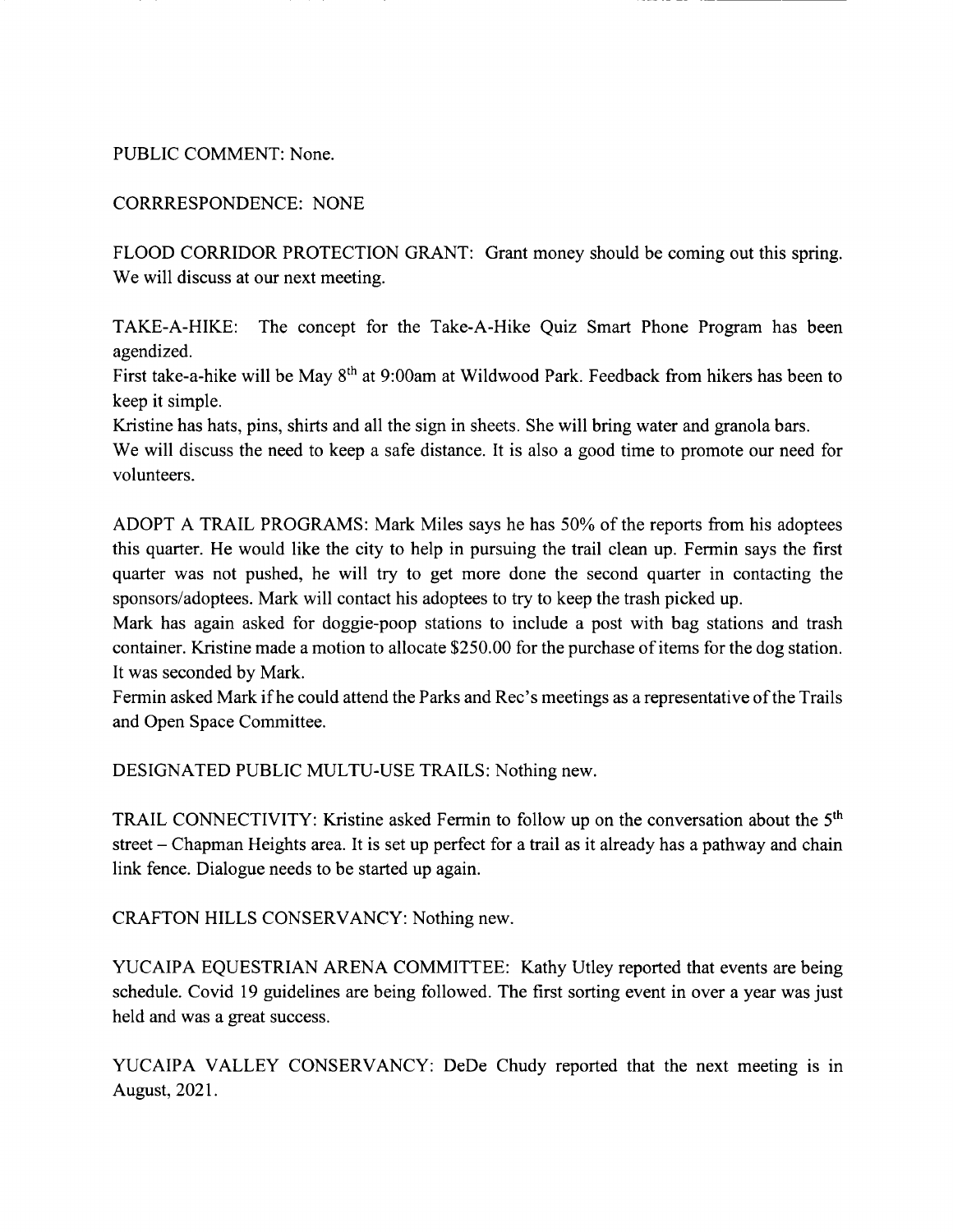SUPPORTERS OF WILDWOOD CANYON STATE PARK: DeDe Chudy said that at the California Trails and Greenway conference last month that the City of Yucaipa was mentioned twice. She also reported that Lake Perris future looks amazing.

STAFF REPORT: Fermin Preciado reported he has been incredibly busy with the Music and Arts Festival.

He said City Staff has been in contact with Betty Burkle in regards to her property and the adjacent El Dorado Park property. She is very concerned about people crossing over into her property from the park.

Fermin reported that the Healthy Yucaipa Committee is now meeting on the  $3<sup>rd</sup>$  Monday of every month and has asked Kristine to attend the meetings as a liaison from the Trails and Open Space Committee.

TRAIL STANDARDS AND TRAIL MAP: Nothing new.

## OTHER BUSINESS:

- $*$  Adopt-a-Park El Dorado Ranch Park. Nothing new.
- Ad Hoc Committee for Mountain Bike Park.

Kristine said the Mountain Bike Course is amazing.

Andreas Blaser advised that there was talk about opening up this course for other use. Due to the challenges of the course, that is specifically designed for mountain biking, the committee agreed it would be too dangerous and should be used as a bike course only.

Mike Bagg and Todd will get together to work on rules and regulations for Bike Park events. Kristine would like to plan <sup>a</sup> Grand Opening of the Bike Park. Fermin says there is <sup>a</sup> lot pending right now and we should discuss at a later date.

Proposition 68 Grant Application:

Wilson 111 Park: Did not meet eligibility. Kristine motioned to remove from the agenda as it did not meet eligibility. DeDe seconded. Approved.

Dunlap Park: applied

Five Winds Ranch Park: Nothing new.

Wildwood Creek Basin 4: Nothing new

American Viticultural Planning Committee:

Kathy Utley motioned to re -appoint Kristine Mohler, a second was made by Kandie Cansler. Approved